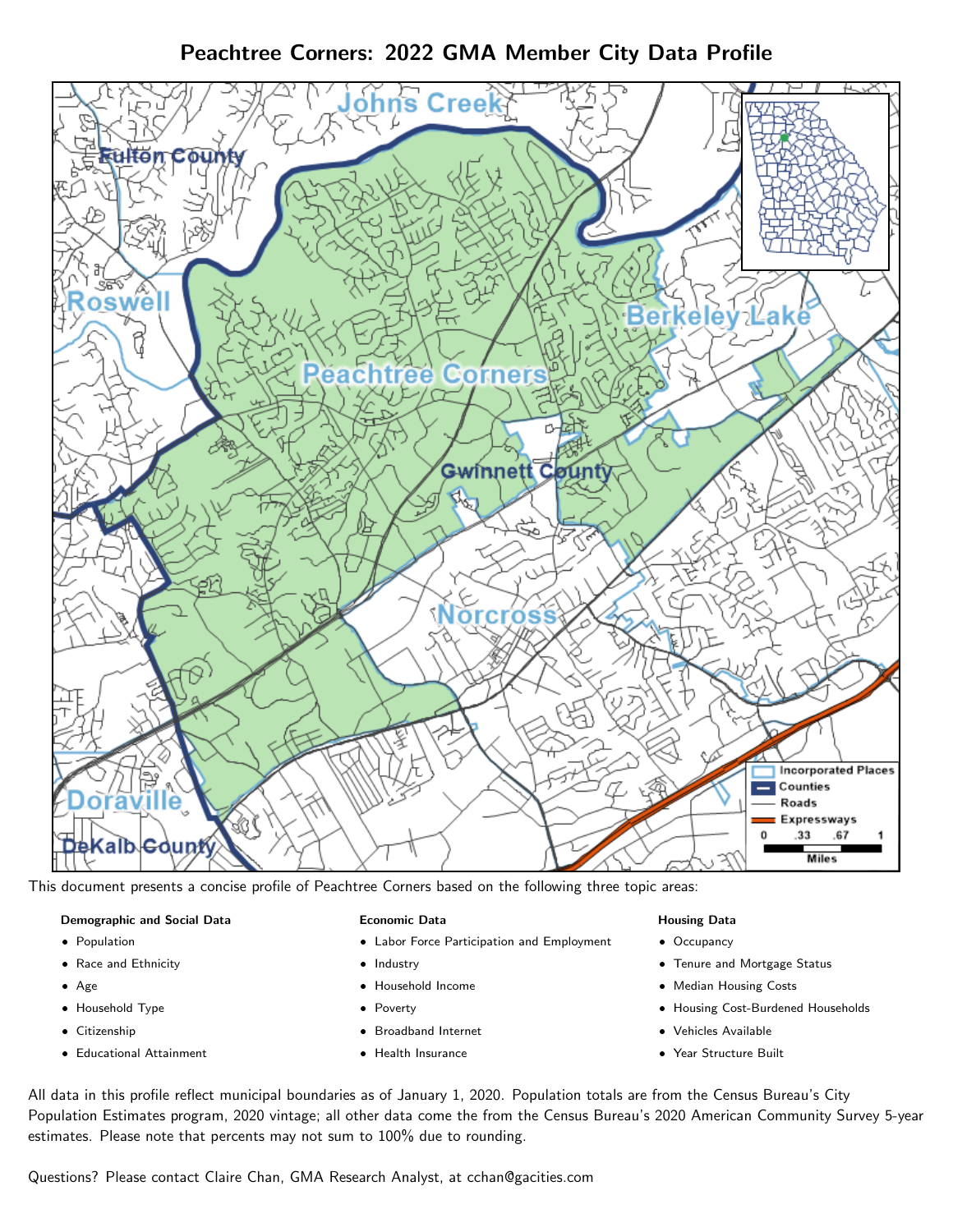# Peachtree Corners: Demographic and Social





### **Citizenship**



Source: American Community Survey, 2020 5-year estimates, table B05002 Source: American Community Survey, 2020 5-year estimates, table B15002

### Race and Ethnicity



Source: U.S. Census Bureau, City Population Estimates, 2020 vintage Source: American Community Survey, 2020 5-year estimates, table B03002

### Household Type



Source: American Community Survey, 2020 5-year estimates, table B01001 Source: American Community Survey, 2020 5-year estimates, table B11001

### Educational Attainment



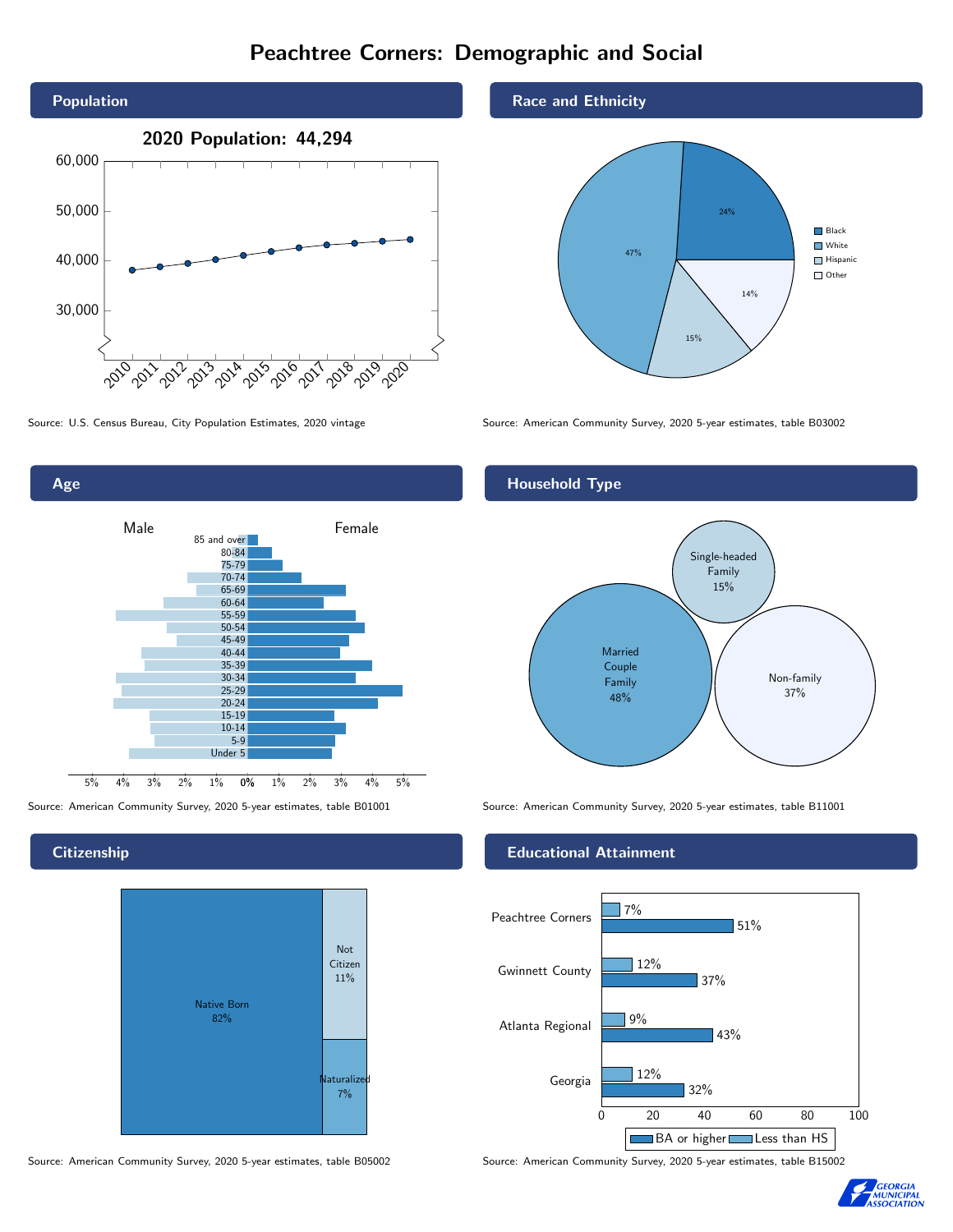# Peachtree Corners: Economic



Source: American Community Survey, 2020 5-year estimates, table B23001 Note: Unemployment rate is based upon the civilian labor force.



Source: American Community Survey, 2020 5-year estimates, tables B19013 and B19025 Source: American Community Survey, 2020 5-year estimates, table B17010



### Industry

| Agriculture, forestry, fishing and hunting, and mining      | $0\%$ |
|-------------------------------------------------------------|-------|
| Construction                                                | 6%    |
| Manufacturing                                               | 8%    |
| <b>Wholesale Trade</b>                                      | $4\%$ |
| Retail Trade                                                | 12%   |
| Transportation and warehousing, and utilities               | 6%    |
| Information                                                 | $4\%$ |
| Finance and insurance, real estate, rental, leasing         | 9%    |
| Professional, scientific, mgt, administrative, waste mgt    | 17%   |
| Educational services, and health care and social assistance | 16%   |
| Arts, entertainment, recreation, accommodation, food        | 9%    |
| service                                                     |       |
| Other services, except public administration                | $4\%$ |
| Public administration                                       | 2%    |

Source: American Community Survey, 2020 5-year estimates, table C24030

### Poverty



### Health Insurance



Source: American Community Survey, 2020 5-year estimates, table B28002 Source: American Community Survey, 2020 5-year estimates, table B18135